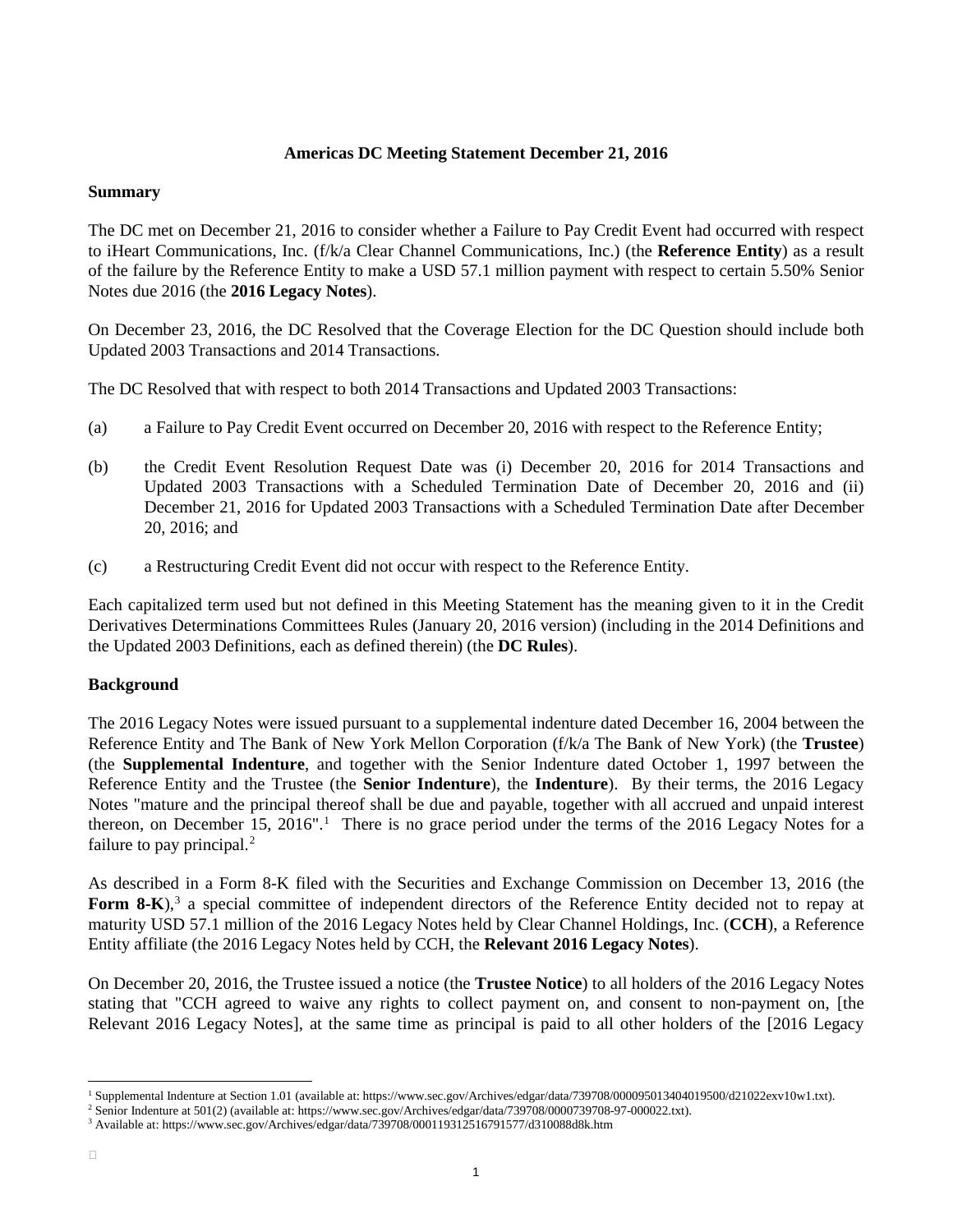Notes] pursuant to Section 301 of the [Senior Indenture] or otherwise (provided, however, that CCH did not waive its underlying right to be repaid on [the Relevant 2016 Legacy Notes]) [...]".

### **Failure to Pay**

Section 4.5 of the 2014 Definitions provides that a "Failure to Pay" Credit Event means "after the expiration of any applicable Grace Period (after the satisfaction of any conditions precedent to the commencement of such Grace Period), the failure by the Reference Entity to make, when and where due, any payments in an aggregate amount of not less than the Payment Requirement under one or more Obligations, in accordance with the terms of such Obligations at the time of such failure."

The Updated 2003 Definitions contain the same substantive definition.<sup>4</sup>

Taking the elements of this definition in turn:

(a) "*after the expiration of any applicable Grace Period*"

Because no contractual grace period applies to the Relevant 2016 Legacy Notes (as noted above), the DC determined that a grace period of 3 Grace Period Business Days should be deemed to apply pursuant to Section 1.46(c) of the 2014 Definitions and Section 1.12(a)(iii) of the Updated 2003 Definitions. The DC noted that Section 1.46(c) of the 2014 Definitions and Section 1.12(a)(iii) of the Updated 2003 Definitions are identical and specifically provide that "unless 'Grace Period Extension' is specified as applicable in the related Confirmation, such deemed Grace Period shall expire no later than the Scheduled Termination Date".<sup>[5](#page-1-1)</sup>

The definition of "Grace Period Business Day" in both the 2014 Definitions and the Updated 2003 Definitions provides, generally speaking, that the "Business Day" convention specified for the relevant Obligation governs. Given the definition of "Business Day" in the Indenture and the requirement in the Supplemental Indenture that funds be paid in New York, the DC determined that with respect to the Relevant 2016 Legacy Notes, a "Grace Period Business Day" should be read to mean a "New York Business Day" for both 2014 Transactions and Updated 2003 Transactions.

Given the above, the DC determined that:

- (i) for 2014 Transactions, the deemed Grace Period expired, and the relevant payment failure occurred prior to midnight (Greenwich Mean Time)<sup>[6](#page-1-2)</sup>, on December 20, 2016;
- (ii) for Updated 2003 Transactions with a Scheduled Termination Date of December 20, 2016, the deemed Grace Period expired and the relevant payment failure occurred on December 20,  $2016^7$  $2016^7$ ; and
- (iii) for Updated 2003 Transactions with a Scheduled Termination Date after December 20, 2016, the deemed Grace Period expired at midnight (Eastern Standard Time) on

<span id="page-1-0"></span> <sup>4</sup> Section 4.5 of the 2014 Definitions refers to "the Reference Entity"; the corresponding section of the Updated 2003 Definitions refers to "a Reference Entity". The DC does not view this difference as material to the analysis.

<span id="page-1-1"></span><sup>&</sup>lt;sup>5</sup> "Grace Period Extension" is not applicable to Transactions specifying the North American Corporate / Standard North American Corporate Transaction Type.

<span id="page-1-2"></span><sup>6</sup> See Section 1.50 of the 2014 Definitions.

<span id="page-1-3"></span><sup>&</sup>lt;sup>7</sup> See Section 1.12(a)(iii) of the Updated 2003 Definitions (stating that the deemed Grace Period can expire no later than the Scheduled Termination Date).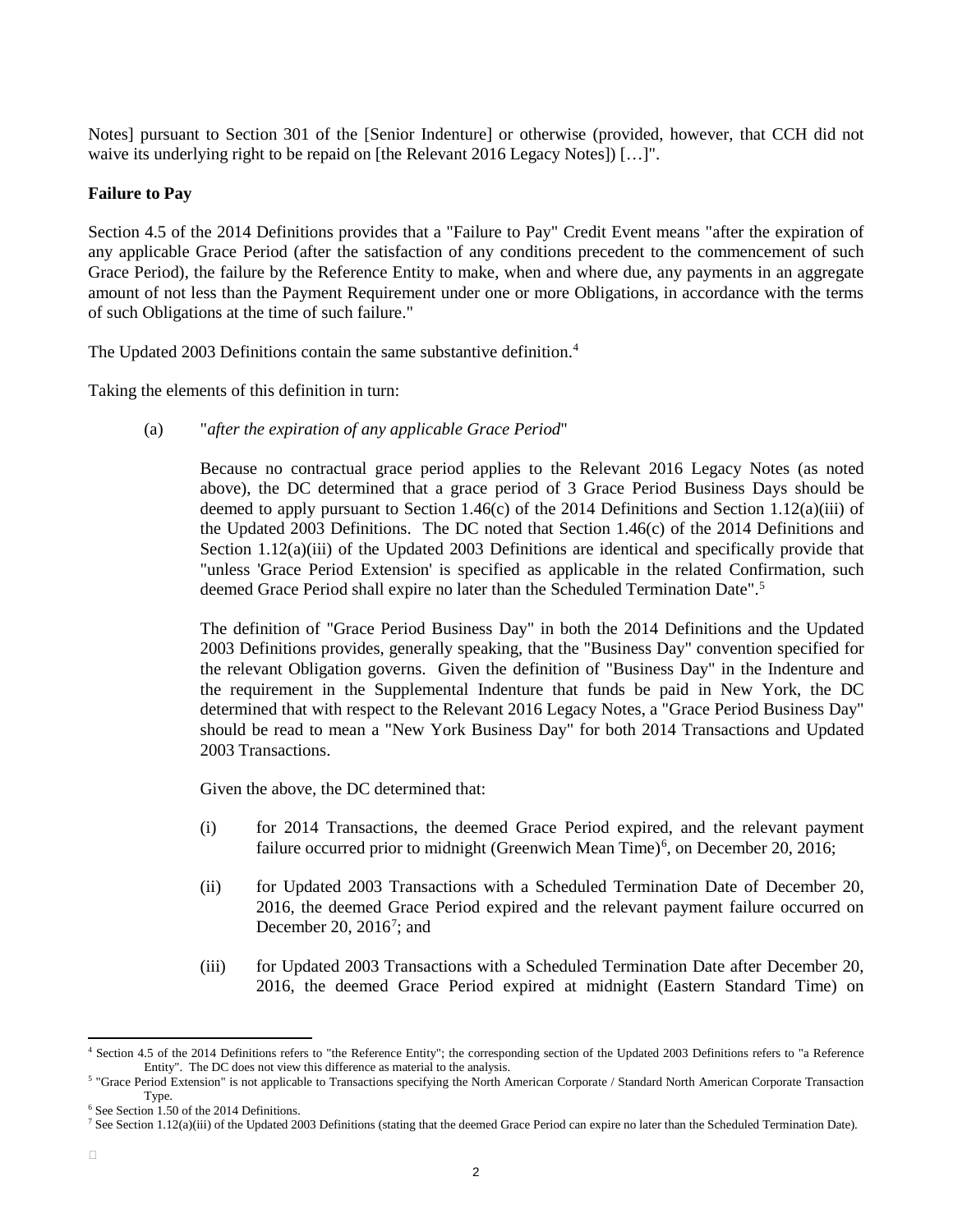December 20, 2016, and therefore the relevant payment failure occurred on December 21, 2016.

Based on Publicly Available Information submitted to the DC and on the basis that the DC did not receive any Publicly Available Information indicating that the relevant payment failure had been remedied, the DC determined that for both 2014 Transactions and Updated 2003 Transactions, the relevant payment failure had occurred and was continuing after the deemed Grace Period for the Relevant 2016 Legacy Notes had expired.

#### (b) "*failure by the Reference Entity to make, when and where due, any payments*"

As noted in the "Background" section above, the Indenture states that the Relevant 2016 Legacy Notes mature on December 15, 2016 and that all principal and accrued but unpaid interest becomes "due and payable" on such date.

The Indenture requires that any change in a payment date or the maturity date of the 2016 Legacy Notes be effectuated by a supplemental indenture.<sup>[8](#page-2-0)</sup> No supplemental indenture or similar amendment agreement was made publicly available to the DC in connection with the DC Credit Event Question, and therefore the DC determined that the Indenture provisions discussed above continue to control the date on which principal on the 2016 Legacy Notes became "due and payable".

Furthermore, the DC noted that according to the Trustee Notice, CCH has in fact asserted that it is owed an amount of principal in respect of the Relevant 2016 Legacy Notes and is reserving the right to claim such amount in the future, notwithstanding the fact that CCH has agreed not to pursue remedies for non-payment at this time. Similarly, the Form 8-K indicates that the Reference Entity continues to view its payment obligations on the Relevant 2016 Legacy Notes as "outstanding". The DC viewed this as further support for the notion that December 15, 2016 was the date on which the relevant payment of principal was "due and payable" and that such date had not been modified or deferred by agreement between the Reference Entity and any noteholder.

(c) "*in an aggregate amount of not less than the Payment Requirement*"

For purposes of the Standard North American Corporate Transaction Type, the Payment Requirement is USD 1 million. The DC determined that the submitted Publicly Available Information described a failure to pay in excess of this amount.

(d) "*under one or more Obligations, in accordance with the terms of such Obligations at the time of such failure*"

The DC determined that the Relevant 2016 Legacy Notes constitute borrowed money obligations of the Reference Entity and therefore constitute "Obligations" for purposes of the Failure to Pay Definition under both the 2014 Definitions and the Updated 2003 Definitions.

As noted above, based on the submitted Publicly Available Information, the DC did not view the payment terms of the Relevant 2016 Legacy Notes to be amended in any way. Therefore the terms of the Relevant 2016 Legacy Notes "at the time of such failure" remain as set out in the

<span id="page-2-0"></span> <sup>8</sup> See Section 902(1) of the Senior Indenture.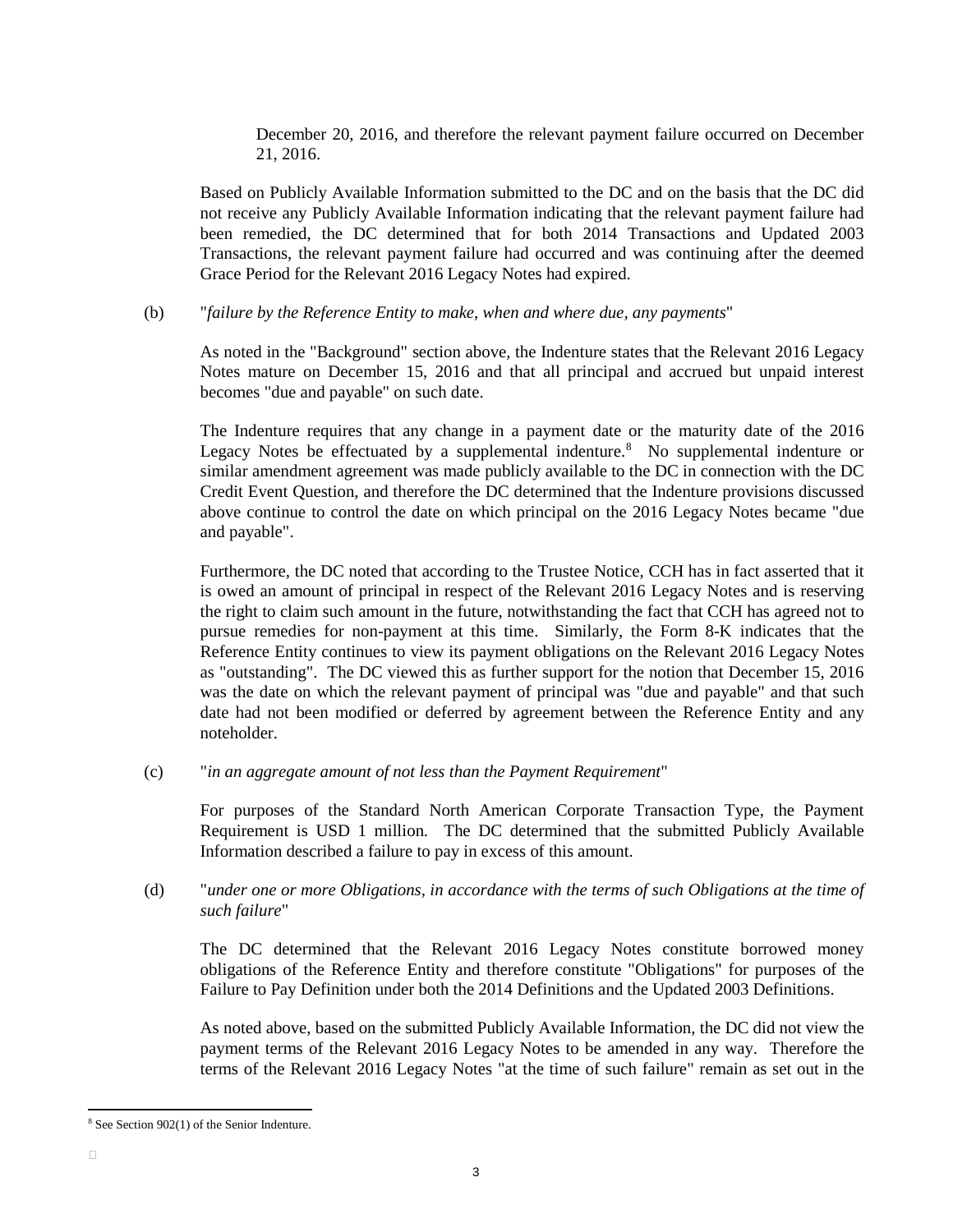Indenture, and the payment of principal on the Relevant 2016 Legacy Notes was due on December 15, 2016.

Having considered the above, the DC Resolved that a Failure to Pay Credit Event had occurred with respect to the Reference Entity in relation to both 2014 Transactions and Updated 2003 Transactions.

# **Credit Event Resolution Request Date**

The term "Credit Event Resolution Request Date" means "with respect to a DC Credit Event Question, the date as publicly announced by the DC Secretary that the relevant Credit Derivatives Determinations Committee Resolves to be the date on which the DC Credit Event Question was **effective** and on which the relevant Credit Derivatives Determinations Committee was in possession of Publicly Available Information with respect to such DC Credit Event Question" (emphasis added).<sup>[9](#page-3-0)</sup>

The term "DC Credit Event Question" is in turn defined to mean "a notice to the DC Secretary requesting that a Credit Derivatives Determinations Committee be convened to Resolve whether an event that constitutes a Credit Event for purposes of the Credit Derivative Transaction **has occurred**" (emphasis added).[10](#page-3-1)

The DC was of the view that a DC Credit Event Question must relate to an event that "has occurred" in order for such DC Credit Event Question to be "effective" for purposes of the "Credit Event Resolution Request Date" definition. The DC further determined, as noted above, that the earliest date on which the Failure to Pay could have occurred was (a) December 20, 2016 for 2014 Transactions and Updated 2003 Transactions with a Scheduled Termination Date of December 20, 2016 and (b) December 21, 2016 for Updated 2003 Transactions with a Scheduled Termination Date after December 20, 2016.

As a result, the DC determined that the Credit Event Resolution Request Date was (a) December 20, 2016 for 2014 Transactions and Updated 2003 Transactions with a Scheduled Termination Date of December 20, 2016 and (b) December 21, 2016 for Updated 2003 Transactions with a Scheduled Termination Date after December 20, 2016.

### **Restructuring**

A "Restructuring" Credit Event is defined in pertinent part to include the "deferral of a date […] for the payment of principal" with respect to an Obligation, if such deferral occurs "in a form that binds all holders of such Obligation, is agreed between the Reference Entity or a Governmental Authority and a sufficient number of holders of such Obligation to bind all holders of the Obligation or is announced (or otherwise decreed) by the Reference Entity or a Governmental Authority in a form that binds all holders of such Obligation (including, in each case, in respect of Bonds only, by way of an exchange), and such event is not expressly provided for under the terms of such Obligation in effect as of the later of the Credit Event Backstop Date and the date as of which such Obligation is issued or incurred."<sup>[11](#page-3-2)</sup>

As noted above, the DC determined that the submitted Publicly Available Information did not contain any evidence of a deferral of principal payment obligations. To the contrary, the DC noted that the Form 8-K and the Trustee Notice indicate that both the Reference Entity and relevant holder (CCH) view the principal amount of the Relevant 2016 Legacy Notes to have become due and payable as of December 15, 2016, and that the Trustee

<span id="page-3-0"></span> <sup>9</sup> Section 1.30 of the 2014 Definitions. The corresponding definition in the Updated 2003 Definitions is substantially similar with respect to the quoted text. See Section 1.24 of the Updated 2003 Definitions.

<span id="page-3-1"></span><sup>&</sup>lt;sup>10</sup> Section 1.26 of the 2014 Definitions. The corresponding definition in the Updated 2003 Definitions is substantially similar with respect to the quoted text. See Section 1.24 of the Updated 2003 Definitions.

<span id="page-3-2"></span><sup>&</sup>lt;sup>11</sup> Section 4.7(a) of the 2014 Definitions. The corresponding definition in the Updated 2003 Definitions is substantially similar with respect to the quoted text. See Section 4.7(a) of the Updated 2003 Definitions.